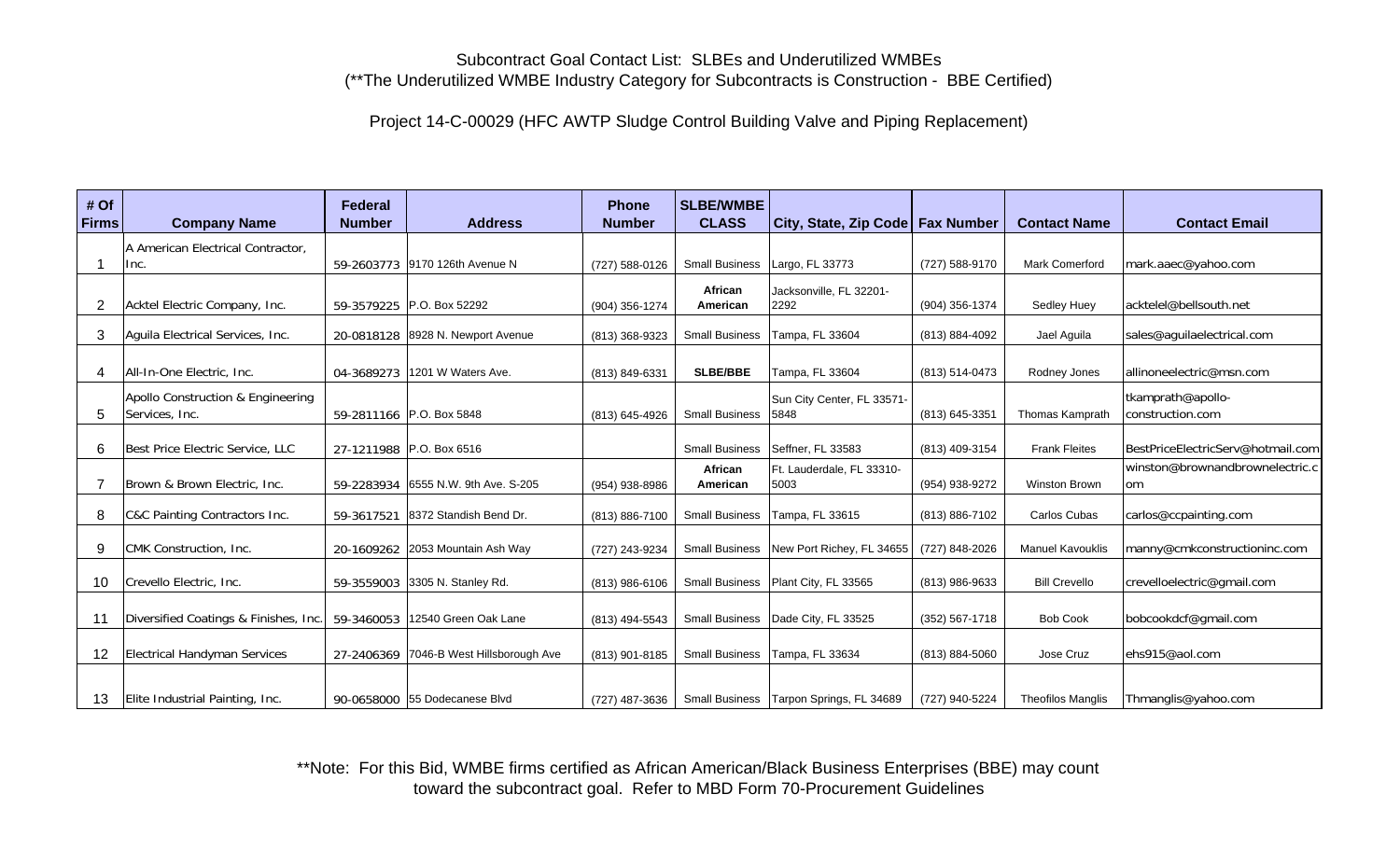## Subcontract Goal Contact List: SLBEs and Underutilized WMBEs (\*\*The Underutilized WMBE Industry Category for Subcontracts is Construction - BBE Certified)

Project 14-C-00029 (HFC AWTP Sludge Control Building Valve and Piping Replacement)

| # Of<br><b>Firms</b> | <b>Company Name</b>                                   | <b>Federal</b><br><b>Number</b> | <b>Address</b>                     | <b>Phone</b><br><b>Number</b> | <b>SLBE/WMBE</b><br><b>CLASS</b> | City, State, Zip Code   Fax Number |                | <b>Contact Name</b>        | <b>Contact Email</b>                                  |
|----------------------|-------------------------------------------------------|---------------------------------|------------------------------------|-------------------------------|----------------------------------|------------------------------------|----------------|----------------------------|-------------------------------------------------------|
|                      |                                                       |                                 |                                    |                               |                                  |                                    |                |                            |                                                       |
| 14                   | Federico's Painting Corp                              |                                 | 20-3279278 6615 Winding Oak Dr.    | (813) 908-1404                | <b>Small Business</b>            | Tampa, FL 33625                    | (813) 908-1404 |                            | Federico De La Pava   federico_de_la_pava@hotmail.com |
| 15                   | Fletcher Painting, Inc. d/b/a/<br>Fletcher Enterprise | 59-3587717                      | 4355 Fairmont Street #8            | (407) 290-1188                | African<br>American              | Orlando, FL 32808                  | (407) 290-9309 | Junior Fletcher            | fletcherent-stacy@cfl.rr.com                          |
|                      |                                                       |                                 |                                    |                               |                                  |                                    |                |                            |                                                       |
| 16                   | Gaylord / Miller Electric Corp                        |                                 | 59-1631953 602 North Oregon Avenue | (813) 254-4681                | <b>Small Business</b>            | Tampa, FL 33606                    | (813) 254-9473 | James A. Tepper            | james.gmelectric@verizon.net                          |
| 17                   | Gulf Coast Contracting, LLC                           |                                 | 20-1424580 P.O. Box 2178           | (727) 938-6081                | <b>Small Business</b>            | Tarpon Springs, FL 34688-<br>2178  | (727) 937-0967 | <b>Manuel Gialousis</b>    | gulfcoastoffL@aol.com                                 |
| 18                   | Harry's Painting & Enterprises, Inc.                  | 59-2820441                      | 5250 Avery Road                    | (727) 848-1950                | <b>Small Business</b>            | New Port Richey, FL 34652          | (727) 847-3474 | <b>Sherrie Satterfield</b> | hp@harryspainting.com                                 |
| 19                   | JBC Builders & Electric, Inc.                         | 08-0054484 A                    | 5001 N. Nebraska Avenue, Suite     | (813) 232-5000                | <b>Small Business</b>            | Tampa, FL 33603                    | (813) 232-3555 | <b>Gerald Martinez</b>     | jbc@tampabay.rr.com                                   |
| 20                   | JDP Electric, Inc.                                    |                                 | 59-3511620 6600 N. Florida Avenue  | (813) 234-4004                | Small Business                   | Tampa, FL 33604                    | (813) 236-0394 | Jeffrey Priede             | jdpinc@tampabay.rr.com                                |
| 21                   | Kimszal Contracting Inc.                              |                                 | 20-3450022 3435 Chessington Drive  | (813) 949-1750                | <b>Small Business</b>            | Land O' Lakes, FL 34638            | (813) 948-0451 | <b>Edward Kimszal</b>      | ledkimszal@msn.com                                    |
| 22                   | Leo's Construction, Inc.                              |                                 | 51-0456226 1320 Illinois Ave.      | (727) 858-0266                | <b>Small Business</b>            | Palm Harbor, FL 34683              |                | <b>Travis Smudde</b>       | LeosConstructionInc@yahoo.com                         |
| 23                   | Manatee Electric, Inc.                                |                                 | 59-3454485 845 Thompson Road       | (813) 645-7000                | <b>Small Business</b>            | Lithia, FL FI                      | (813) 654-7568 | John Babuka                | john@reliableelectricusa.com                          |
| 24                   | Mandy Electric, Inc.                                  | 59-2914874                      | 9353 E. Fowler Ave.                | (813) 264-9234                | Small Business                   | Thonotosassa, FL 33592             | (813) 333-9701 |                            | Armando Hernandez   Ihernandez@mandyselectric.com     |
| 25                   | MDH Enterprises, Inc.                                 | 55-0849332 281 E C St.          |                                    | (386) 789-2672                | African<br>American              | Orange City, FL 32763              | (866) 681-5026 | <b>Matize Hoskins</b>      | matize@my-es.com                                      |
| 26                   | Prime Electric, LLC                                   |                                 | 20-1137443 1229 W. Main St         | (352) 728-5966                | African<br>American              | Leesburg, FL 34748                 | (352) 728-5921 | <b>Wylie Hamilton</b>      | wylie@primeelectricllc.net                            |
| 27                   | Ralph A. Philbrook, III LLC                           |                                 | 61-1460231 3316 Bainbridge Dr.     | (727) 847-3766                | <b>Small Business</b>            | Holiday, FL 34691                  | (727) 845-3567 | Ralph Philbrook III        | philbrook3llc@aol.com                                 |

\*\*Note: For this Bid, WMBE firms certified as African American/Black Business Enterprises (BBE) may count toward the subcontract goal. Refer to MBD Form 70-Procurement Guidelines